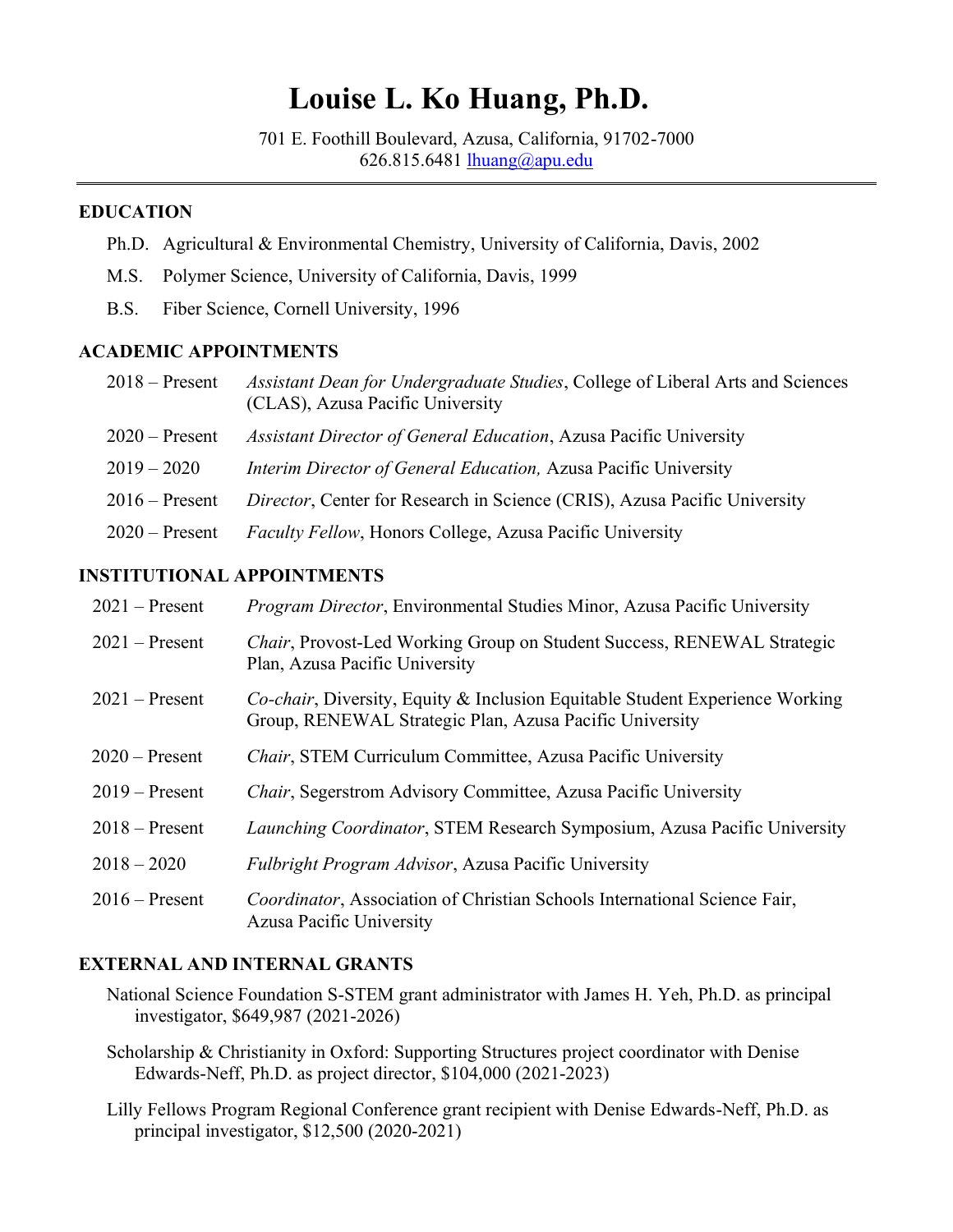- NASA California Space Grant Consortium: Workforce Development Program recurring grant recipient and campus director, \$10,000 (2020); \$8,000 (2019); \$8,000 (2018).
- Oxford Seminars in Science and Religion: Bridging the Two Cultures of Science and the Humanities II, Templeton Religion Trust grant recipient, \$14,500 (2017-2019)
- APU Faculty Research Council grant co-recipient with Chong-Ho Alex Yu, Ph.D., titled, "The Relevance of Undergraduate Education and Global Environmental Issues", \$6,000 (2017-2020)

# **SELECTED PRESENTATIONS**

- Huang, L. K. and Roller, R. M. Galileo and Global Warming. 75<sup>th</sup> American Scientific Affiliation Annual Meeting, July 2021.
- Yu, C. Y., **Huang, L. K.** and Yip, R. Diverse Perspectives of the Theology of Creation Care and the Science of Climate Change. 75<sup>th</sup> American Scientific Affiliation Annual Meeting, July 2021.
- **Huang, L. K.** Faith Integration Through Building a Center for Faith, Living, and Learning. *Leaders and Faculty Retreat keynote addresses*. UniEVANGÉLICA, Anápolis, Brazil. June, 2021.
- **Huang, L. K.** Catastrophe Meets Unity: 35 Years of Protecting the Ozone Layer. *International Day of Preservation of the Ozone Layer keynote address*. Vimala College, Kerala, India. September 2020.
- **Huang, L. K.** Understanding Science and Our Role in a Changing Climate. *APU Alumni Academy*, Azusa, California, Fall 2020.
- **Huang, L. K.** Could Inclusive Excellence be the Secret for the Winning Team? Classroom Strategies for Fostering Student Success. *Diversity Workshop on Classroom Strategies*. APU Center for Diversity, Equity and Inclusive Excellence, Azusa, January 2020 and November 2018.
- **Huang, L. K.** Beauty Out of Ashes: Unexpected Transformation When We Encounter Jesus. *APU Chapel Message.* Azusa, California, September 2019.
- **Huang, L. K.** Science and Faith: Understanding the Truth through God's Two Books. Azusa Pacific University School of Theology and College of Liberal Arts and Sciences Kick-Off, Azusa, California, August 2019.
- **Huang, L. K.** New Lenses for Creation Care in the Anthropocene. *Keynote address*. Heal the Land and Sea Eco Tour, Mountain and Sea Adventures, Catalina Island, California, September 2018.
- **Huang, L. K.** Running the Race with a Secure Identity in Christ. *APU Chapel Message*. Azusa, California, December 2017.
- **Huang, L. K.** and Yu, C. Y. The Relevance of Undergraduate Education and Climate Change Issues. 72nd American Scientific Affiliation National Meeting, Golden, Colorado, July 2017.

## **SELECTED PUBLICATIONS**

- **Huang, L. K.** Truly Caring for All God's People: Combating Healthcare Disparity. *BioLogos*, April 27, 2021, [www.biologos.org](http://www.biologos.org/)
- Roller, R. M. and **Huang, L. K.** Galileo and Global Warming: Parallels between the Geocentrism Debate and Current Evangelical Skepticism about Anthropogenic Climate Change. *Perspectives on Science and Christian Faith*, **2020**, 72:1, 3-14.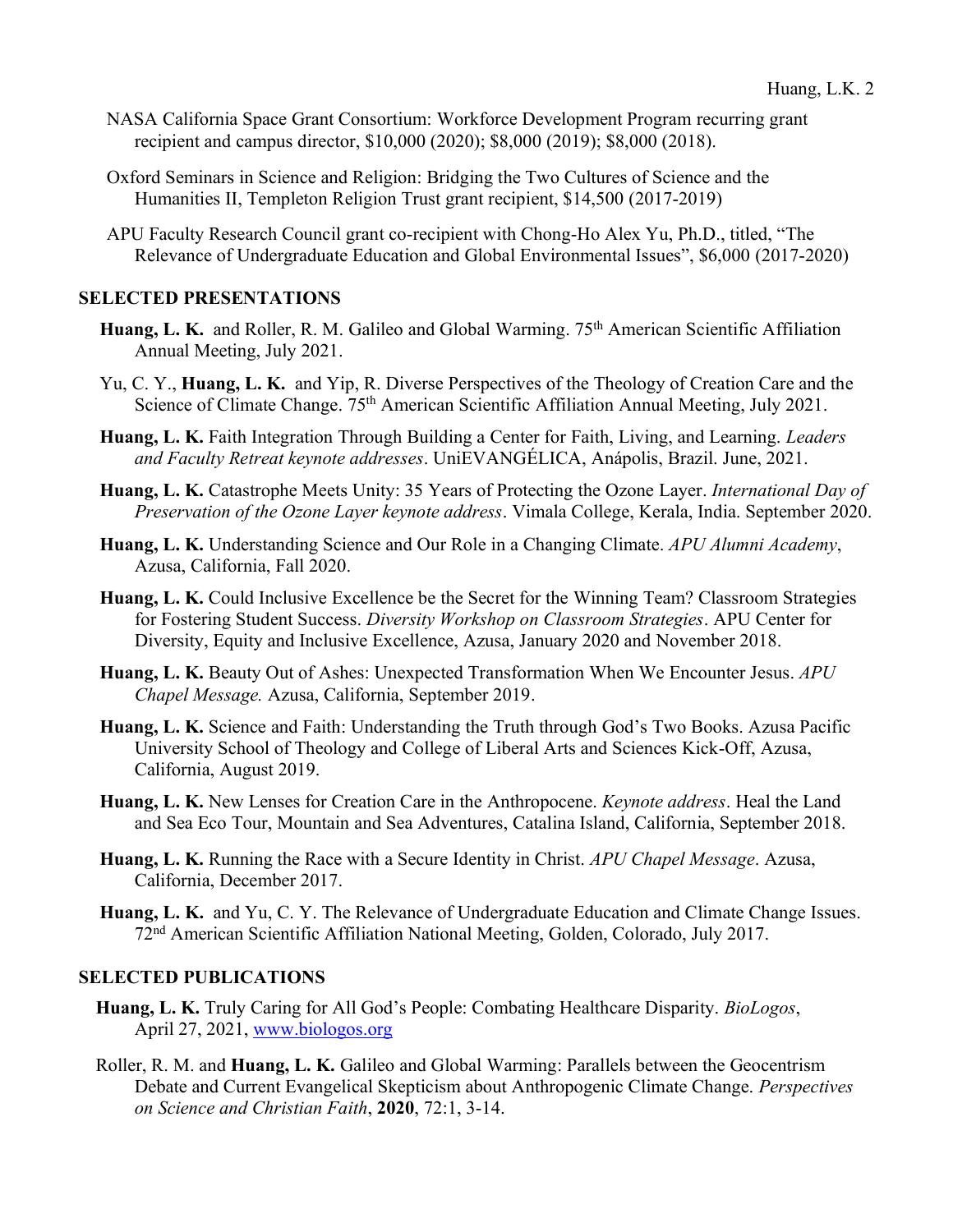- **Huang, L. K.** and Sun, G. Durable and Regenerable Antimicrobial Cellulose with Oxygen Bleach: Concept Proofing. *AATCC Review*, **2003**, V. 3, No. 10, 17-21.
- **Huang, L. K.** and Sun, G. Durable and Oxygen Bleach Rechargeable Antimicrobial Cellulose: Sodiusm Perborate as an Activating and Recharging Agent. *Industrial and Engineering Chemistry Research*, **2003**, Vol. 42. No. 22, 5417- 5422.
- **Ko, L. L.**, Shibamoto, T. and Sun, G. A Novel Detoxifying Pesticide Protective Clothing for Agricultural Workers. *Textile Chemists & Colorists and American Dyestuff Reporter*, **2000**, V32(N2):34-38.
- **Ko, L. L.** and Obendorf, S. K. Effect of Starch on Reducing the Retention of Methyl Parathion by Cotton and Polyester Fabrics in Agricultural Protective Clothing. *Journal of Environmental Science and Health Part B-Pesticides, Food Contaminants and Agricultural Wastes*, **1997**, V32(N2):283-294.

# **PATENTS**

- Sun, G. and **Huang, L.K.** Regenerable Antimicrobial Polymers and Fibers with Oxygen Bleaches. US Patent-No. 6,962,608. 2005.
- Sun, G., **Ko, L. L.** and Shibamoto, T. US Provisional Patent-UC No. 99-393-1. 2000.

# **SELECTED MEDIA INTERVIEWS**

- "New Cotton Clothes are Healthier." *Perspectives: A Journal of the National Institute of Environmental Health Science*, 1999, V107(N8):396.
- "Clothing for Ag Workers Detoxifies Pesticides." *Chemical & Engineering News,* 1999, V77(N15):51.
- "Cotton Keeps Pesticides at Bay." *Chemistry & Industry* (United Kingdom), 1999, N7:250.
- "Rechargeable Pesticide Protective Clothing." *KXTV 10 Evening News* (Sacramento), April 14, 1999.

## **SELECTED AWARDS AND HONORS**

American Scientific Affiliation Fellow, 2020

- Congressional Recognition for Dedication to Education, 32nd District of California Congresswoman Grace Napolitano, 2018 and 2019
- Senatorial Recognition for Educational Contribution in the Community, 22<sup>nd</sup> District of California Senator Susan Rubio, 2019; 25<sup>th</sup> District of California Senator Anthony Portantino, 2018
- California Legislature Assembly Certificate of Recognition for STEM Educational Service, District 48 Assemblywoman Blanca E. Rubio, 2019
- Women's Leadership Development Institute Fellow, Council for Christian Colleges and Universities, 2018
- Teaching Excellence, College of Liberal Arts & Sciences, Azusa Pacific University, 2014-15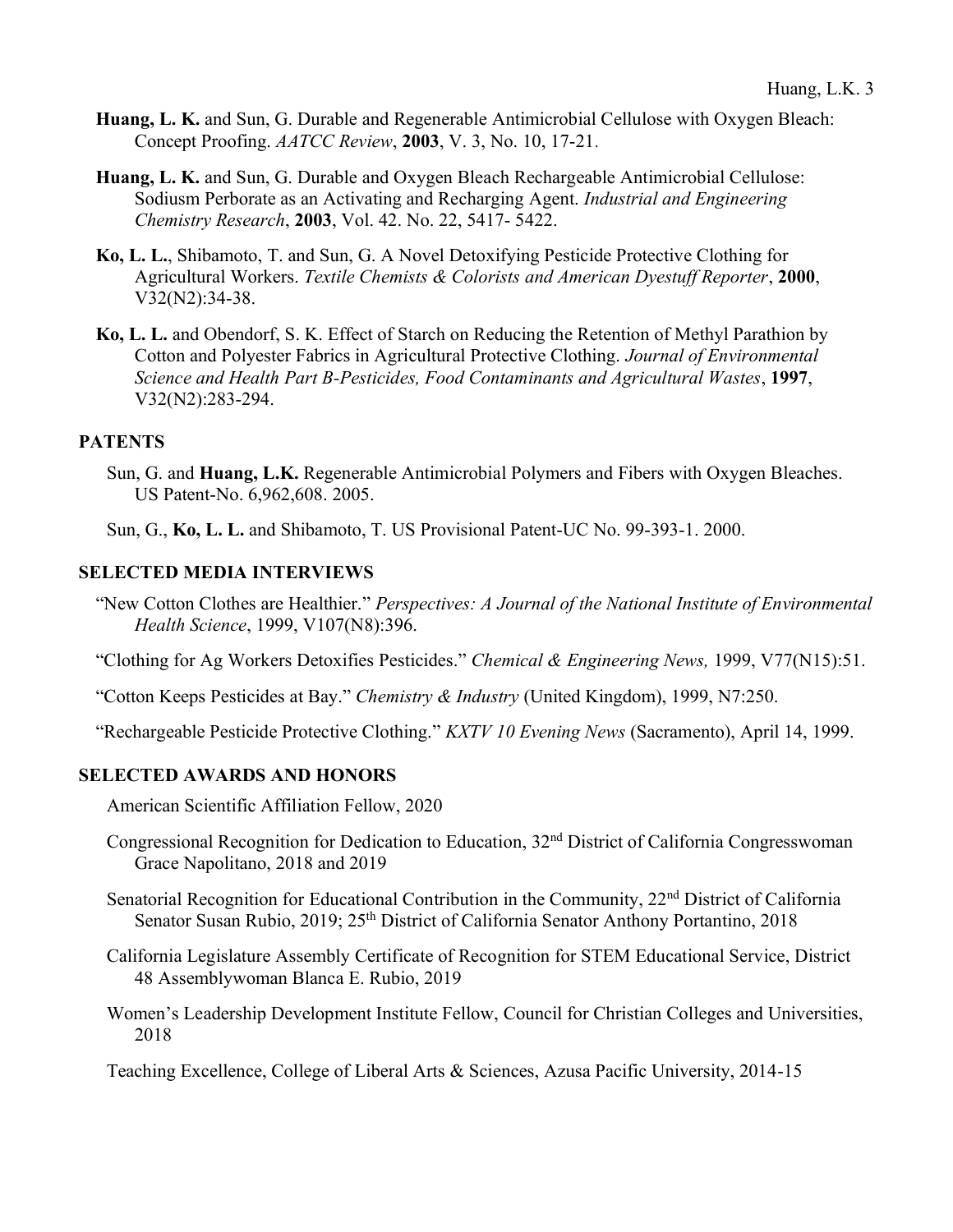### Huang, L.K. 4

## **PROFESSIONAL ORGANIZATIONS**

American Chemical Society

American Scientific Affiliation

### **SELECTED UNIVERSITY SERVICES**

Member, Presidential Search Committee, APU, 2021

- Member, General Education Reading & Recommendation Group funded by the Lilly Fellows Program, APU, 2021
- Member, Faculty Affairs and Curricular Program Affinity Groups, Office of the Provost, APU, 2020
- Member, Faculty Search Committee, Department of Math, Physics, & Statistics, APU, 2020-21; Department of Engineering & Computer Science, APU, 2017-20

Member, Academic Vision Think Tank, APU, 2019

Member, Director Search Committee, Undergraduate & International Admissions, APU, 2019

Launching Faculty Team Member, Environmental Studies Minor Program, APU, 2018-present

Inaugural Faculty Advisor, Science & Religion Club, APU, 2018-present

Member, Engineering & Computer Science Advisory Board, APU, 2018-present

Member, Influencing Change Program, APU, 2018-19

Member, Creation Care Council, APU, 2017-present

Launching Advisory Committee Member, Big Data Discovery Summit, APU, 2016-2019

Co-chair, Department of Biology & Chemistry Internship Committee, APU, 2016-2018

Spiritual Mentor, Campus Pastor's Office, APU, 2006-present

#### **SELECTED PROFESSIONAL SERVICES**

Grant Reviewer, Scholarship & Christianity in Oxford, 2021

- Planning Committee Member, American Scientific Affiliation International Winter Symposium with Dr. Francis Collins, 2020-21
- Board Member, Young Life California Mount Baldy Chapter, 2020-present
- Executive Editorial Board Member, Vimala Research Journal, Kerala, India, 2020-present
- Curriculum Reviewer, BioLogos INTEGRATE, Spring 2020
- External Program Reviewer, Chemical Sciences, California Baptist University, April 2020

Reviewer, Journal of Christian Higher Education (Faith Integration Section), 2017-present

- Launching Faculty Advisor, Canyon City Environmental Project, 2017-present
- Vice President of Fundraising, La Fetra School Foundation, Glendora, CA, 2013-17